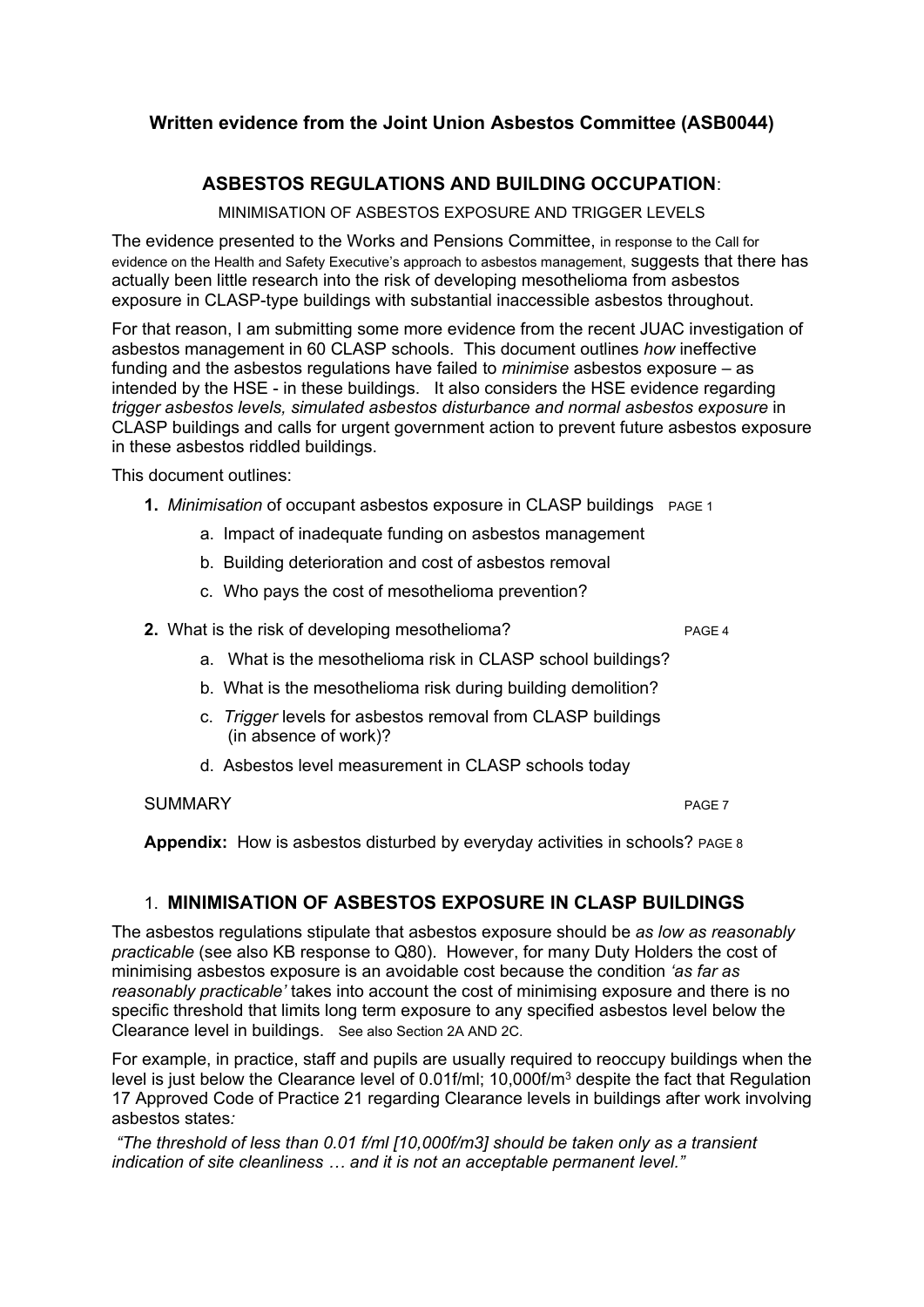There are many competing demands on the school budget and there is no earmarked funding for the additional costs arising from asbestos management, maintenance and renovation work in buildings with substantial asbestos. The JUAC CLASP school survey in 2017 found that 69% of CLASP school Duty Holders in England indicated they had received no funding for maintenance, renovation and demolition.

Findings from the recent JUAC investigation of asbestos management in 60 CLASP schools suggest that attempts by Duty Holders to cut asbestos management costs are likely to increase asbestos exposure. These findings were based on the school asbestos surveys, asbestos management plans and asbestos registers provided, in response to Freedom of Information requests, by each school Duty Holder. See JUAC report 2021 and summary in box below.

# BOX1: SUMMARY OF ASBESTOS MANAGEMENT FINDINGS\*

- 
- 
- 
- 
- 
- 
- 

\* *JUAC 2021 Report. Continuing Government failure leads to rise in school mesothelioma deaths: Are pupils and staff any safer today?*

The potential impact of inadequate funding on Duty Holder compliance with the asbestos regulations is outlined in Sections a, b and c below.

#### **a. Impact of funding on asbestos management**

**Survey remit restrictions:** The CLASP school FOI investigation of 60 CLASP schools [JUAC Report 2021] suggests that many of the school Duty Holders often restricted the survey remit – presumably in order to cut survey costs**.** Inadequate training may also be a contributing factor. Thus, only 17 of the 60 schools had identified all asbestos locations. Survey restrictions included the omission of areas above a certain height, omission of some school locations and a failure to presume asbestos (unless there was firm evidence to the contrary) in all inaccessible locations from the survey.

In addition, 11 of the 60 schools commissioned a **Reinspection Survey**. This is a survey which omits all areas that were previously thought not to include asbestos. It cuts the survey cost but if a previous survey did not identify all asbestos, then the overlooked asbestos would also not be included in the Reinspection survey. This was likely to be a problem if the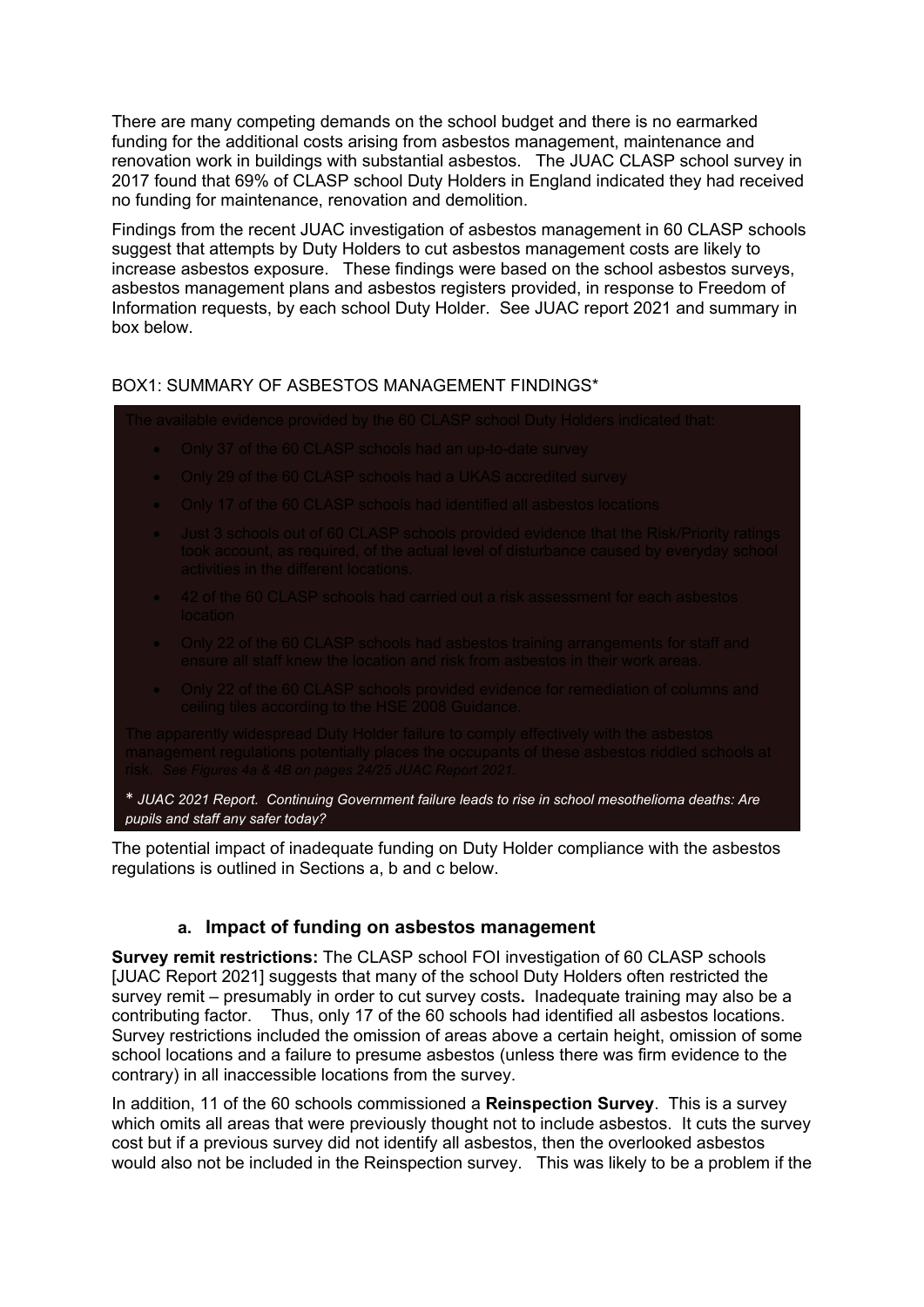first survey was carried out over a decade earlier when standards were less stringent or the previous survey for various reasons had not identified all asbestos locations.

It was noted that over half of all surveys were not UKAS accredited and **the level of compliance with all the survey criteria used to evaluate the surveys varied from 25% to 100%; Average 63%.** See JUAC Report 2021 Table 5 page 23. This is a shocking finding as **any asbestos location not identified potentially places occupants and contractors at risk.** The need for more effective guidance regarding surveys and 'reach by the regulator to ensure good asbestos management and asbestos removal' was outlined by KB in response to Q66 and 67.

The failure of 38 of the 60 Duty Holders to provide evidence of staff asbestos awareness training and information to staff about asbestos location and risk in work areas contravenes the asbestos regulations but is unlikely to result in HSE enforcement as the HSE, in practice, presumes all school asbestos levels below the Clearance level during normal occupation are safe. See JUAC Report 2021 Table 4B p. 22.

This Duty Holder failure may explain why 90% of the 60 CLASP schools investigated still had accessible asbestos in pupil occupied areas throughout. See JUAC Report 2021 Table 7 page 28. It also probably explains why 9 out of 60 schools still had easily accessible asbestos in low level classroom walls where the risk of disturbance by classroom activities is likely to be high according to the HSE model guidance for schools.

#### **b. Building deterioration and cost of asbestos removal**

The JUAC CLASP school report in 2017 estimated that, at the current rate of demolition, CLASP schools would still be in use in the 2050s. Five years later following further funding cuts, it now appears that they will still be in use at the end of this century. Yet CLASP-type school buildings are already at or have passed their expected lifespan and the available evidence, suggests that their condition is deteriorating and the risk of developing mesothelioma is increasing. See JUAC submission 29th November 2021 of *Evidence Further to Hearing 17th December 2021 page 2 Are children safer today?*

There are over 6,000 CLASP-type school system buildings in England alone, according to the Duty Holder responses to the HSE questionnaire in 2009, so the issue of building demolition and replacement\* plus safe asbestos disposal is a major environmental issue for Government. A Brent CLASP school of moderate size had 5 tonnes of friable amosite and most of that was inaccessible and integrated into the structure. Nottinghamshire County Council has estimated that it is more cost effective to demolish and replace CLASP-type buildings because of the high cost and difficulty removing the substantial asbestos integrated into the structure itself according to: *Issues of Using CLASP to transform learning – Nottinghamshire County Council. 2008.*

Despite the high number of deteriorating CLASP buildings there appears to be no Government plan regarding their disposal. Currently, the failure of Government to urgently fund proactive methods for safe asbestos disposal has led to fly tipping and unsafe asbestos exposure in some local areas. KB outlined how safe disposal of asbestos was a postcode lottery in his response to Q74.

Land fill asbestos disposal simply removes the risk to another area. The deactivation of asbestos is clearly necessary for any safe asbestos disposal and so the Government needs to be more proactive like other European countries and promote /fund the necessary research and investment in order to safeguard the current and future generations from asbestos exposure from land fill, fly-tipping and ageing, unsafe asbestos riddled buildings.

See also HSE response to DWP Call for evidence Q8 *and the overview in Bureau KLB, June 18, 2018 Practicable sustainable options for asbestos waste treatment at: [https://www.asbeter.com/documents/KLB%20assessment-of-asbestos-waste-treatment-](https://www.asbeter.com/documents/KLB%20assessment-of-asbestos-waste-treatment-techniques.pdf)*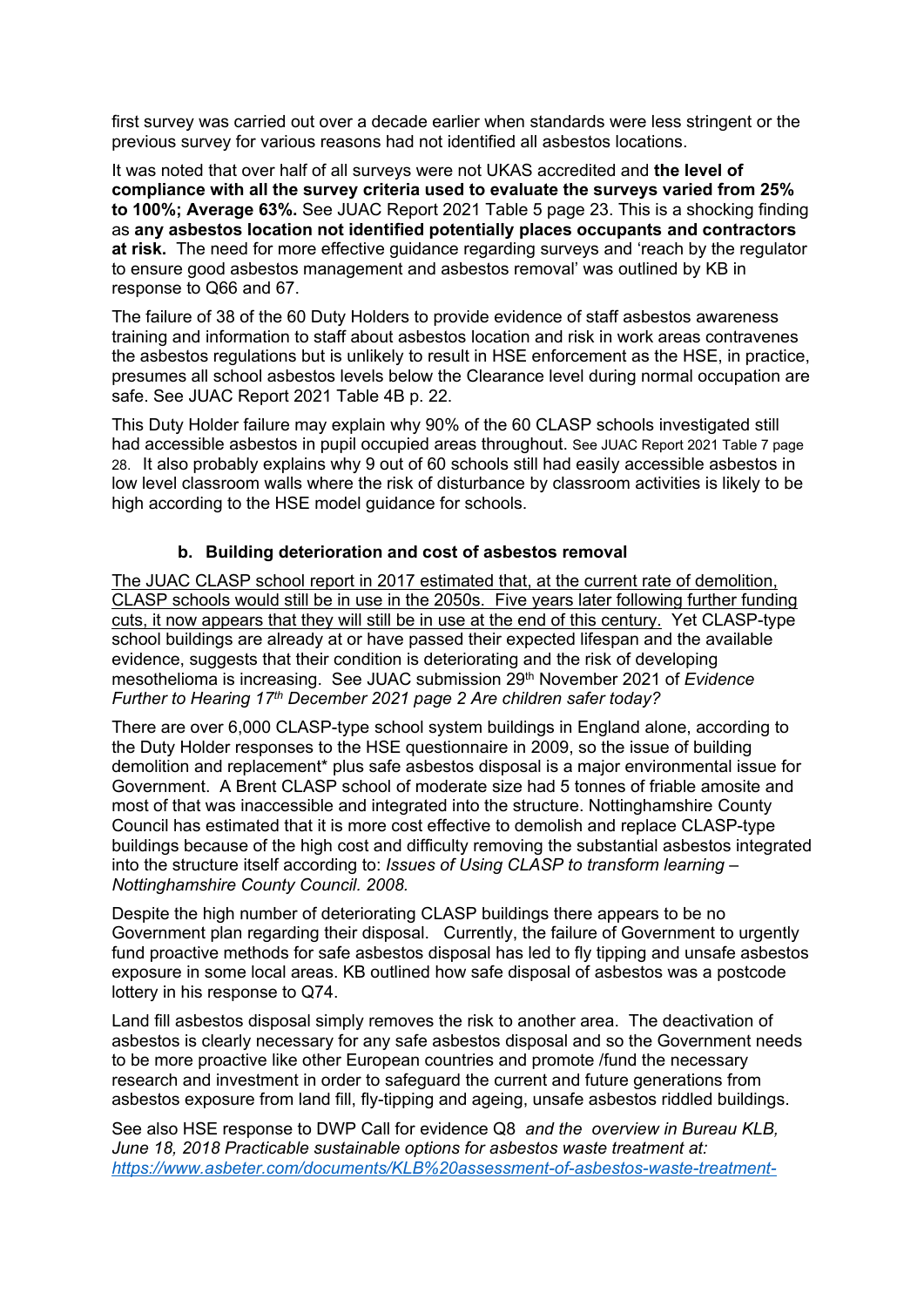*[techniques.pdf\)](https://www.asbeter.com/documents/KLB%20assessment-of-asbestos-waste-treatment-techniques.pdf). This project was commissioned by the Dutch Government and aimed to establish the state of the development of techniques that make it possible to treat asbestos containing waste and to reuse the remaining product, instead of sending it to landfill sites.*

#### **c. Who pays the cost of mesothelioma prevention?**

Hitherto the cost of developing mesothelioma has largely fallen on the victim according to the HSE. See HSE RR1074. Costs to Britain of work-related cancer. However, any building replacement and demolition costs would be borne mainly by the Government and Duty Holder.

Historically, as outlined in the JUAC Report 2021 and the JUAC submission to the WPC in 2021 (Q 7) the available evidence suggests that Government / Duty Holder pressure may have reduced the stringency and effectiveness of current risk assessments as well as the effectiveness of column and ceiling void remediation in CLASP-type schools. See response to WPC on the Health and Safety Executive's approach to asbestos management Call for evidence Q7.

It appears that the government has therefore, effectively prioritised asbestos management cost reductions over the prevention of thousands of unnecessary pupil mesothelioma deaths.

# **2. WHAT IS THE RISK OF DEVELOPING MESOTHELIOMA?**

The asbestos regulations do not provide a measure of the *risk* of building occupants developing mesothelioma in future.

# **a. What is the mesothelioma risk in CLASP school buildings?**

The current *risk assessment* for accessible asbestos has been used to justify keeping millions of children in CLASP-type schools today with substantial inaccessible asbestos throughout. Yet, these *risk assessments* are unable to measure the *risk* from exposure to disturbed inaccessible asbestos that can pass via gaps in columns and missing/damaged ceiling tiles into occupied areas.

The HSL research shows average asbestos levels in unremediated buildings (in the absence of work) were, on average, at about the Control level in enclosures and that the remediation guidance does not always apparently reduce asbestos levels from columns in enclosures to asbestos levels found in buildings with asbestos in a good condition. The level of asbestos from columns in enclosure is higher than in classrooms because it is not able to dissipate around the room. However, that is likely to be counterbalanced by the failure to include asbestos from other sources asbestos from other sources within the classroom.

JUAC has estimated that the risk of staff in CLASP school building developing mesothelioma after 30 years exposure is Medium to High. Children are more likely to develop mesothelioma after exposure and their risk is likely to be High. See response to WPC on the Health and Safety Executive's approach to asbestos management Call for evidence Q2 Sections A and B.

# **b. What is the mesothelioma risk during building demolition?**

Arguments used by JP (15th December 2021) against asbestos removal were based on 1980s research that indicated that asbestos exposure levels afterwards were often high. Since then, asbestos removal techniques have become far more stringent and according to the response of KB to Q73 the main issues now include other factors which influence the level of compliance. For example, market forces and the local authority asbestos disposal facilities.

Clearly adequate compliance requires adequate expenditure and independent oversight in order to lower the risk to the contractor working with the asbestos and the people in the local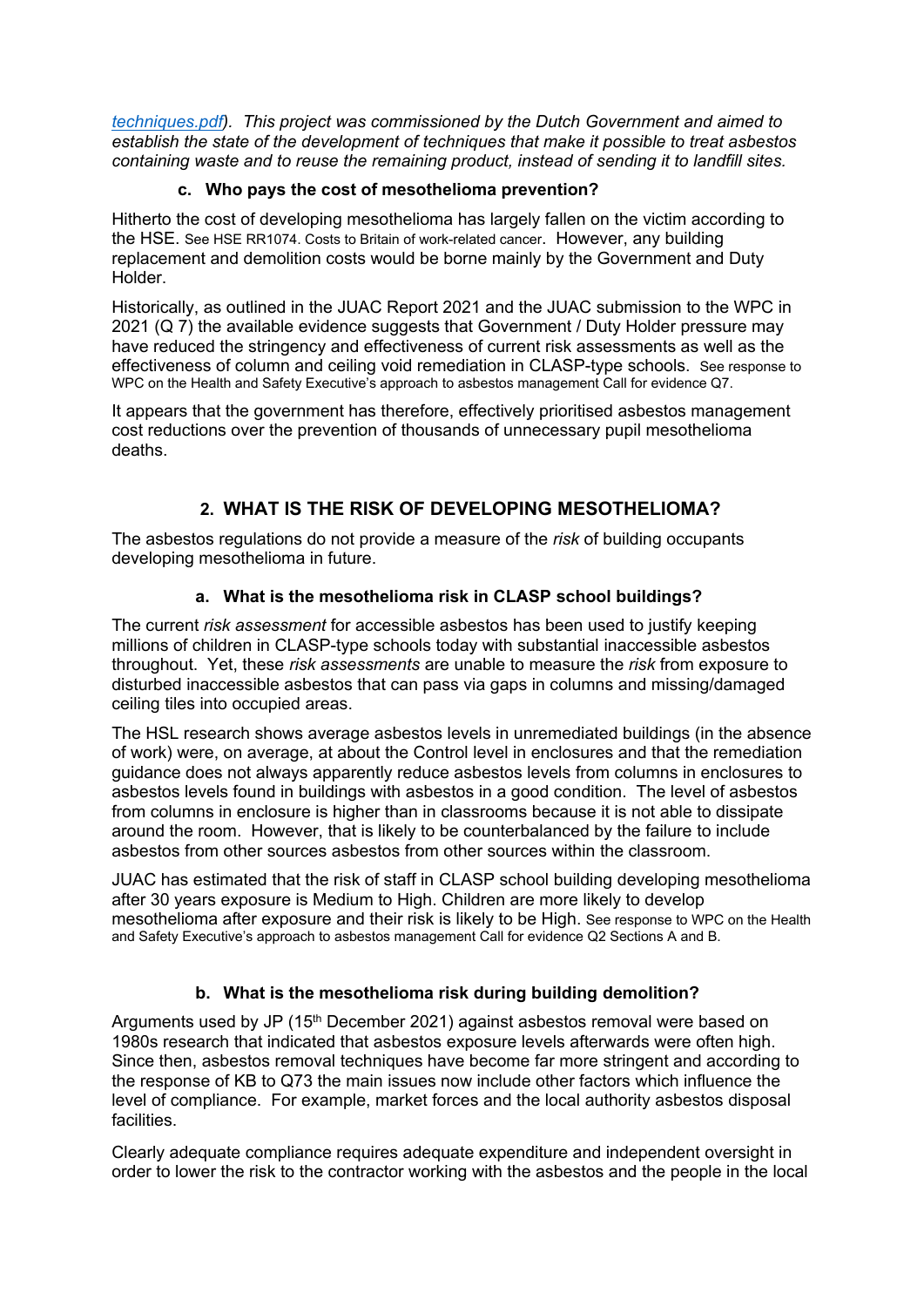environment who may be exposed to asbestos during fly tipping and non-compliant asbestos management. See Response of DG to WPC on the Health and Safety Executive's approach to asbestos management oral hearing Q83 and 84.

On the positive side, if a CLASP-type school is demolished and replaced, then there would be no future risk to occupants of the new asbestos-free building. There would also be no need for asbestos contractors in that building. The CLASP school occupants would be rehoused during demolition and construction of the new building.

Any measure of the risk to asbestos contractors and to people in the local environment should therefore be counterbalanced by the potential risk to the high number of occupants who would have to remain in the unsafe building for many years to come.

Parents would be shocked to realise that the evident risk of developing mesothelioma due to school asbestos exposure has been ignored by the Government and Duty Holders.

Thus, while asbestos contractors lead the HSE Proportional Mortality Ratio Tables, the mesothelioma deaths of pupils who were exposed to asbestos in their former schools are invisible and ignored. Yet, according to the estimates in the JUAC report, based on research in the United States, about 20% of mesothelioma deaths each year are due to asbestos exposure of pupils in their former schools and according to GB research up to 12% of mesothelioma deaths. JUAC has also estimated that 1,000 staff have died from mesothelioma between 1980-2017 because they were exposed to asbestos in their former schools prior to 1980. See JUAC report 2021 pages 8-11; JUAC response to DWP Call for evidence Q1, Q8.

This suggests that 30-50 years ago the number of children developing mesothelioma due to asbestos exposure in their former schools was higher than the number of many of the asbestos contractors working with asbestos at that time. We also now know that the PMR of teachers between 2011-2019 is significantly higher than the average for all occupations and that the trend is increasing. See JUAC response to WPC on the Health and Safety Executive's approach to asbestos management Call for evidence Q1 paragraph C.

It is likely that these schools are still being used. Unfortunately, their occupants may have a higher risk today because the Government has failed to require the development of a measure of the risk in the most dangerous school buildings with substantial inaccessible amosite asbestos throughout - the CLASP-type buildings

**The crucial question is:** *What is the risk in CLASP-type schools today?*

#### **c. Trigger levels for asbestos removal from CLASP buildings?**

In France, Germany and the Netherlands according to responses made, they remove asbestos from buildings with levels higher than 0.005f/ml, 0.01f/ml and 0.002f/ml respectively. Germany is currently negotiating to reduce their trigger level to 0.001f/ml. France has a national environmental limit for asbestos (in buildings in the absence of work) set out in the public health code from the Ministry of Health. See HSE response to the WPC Call for Evidence Q3.

Effectively these Governments appear to recognise the current risk from long-term, low-level exposure and are carrying out the phased removal of asbestos commencing with the most dangerous first. There is a precautionary presumption that if asbestos levels are above the trigger level the asbestos should be removed. This procedure appears to be in line with WHO advice. See JUAC response to WPC on the Health and Safety Executive's approach to asbestos management Q3 Section C.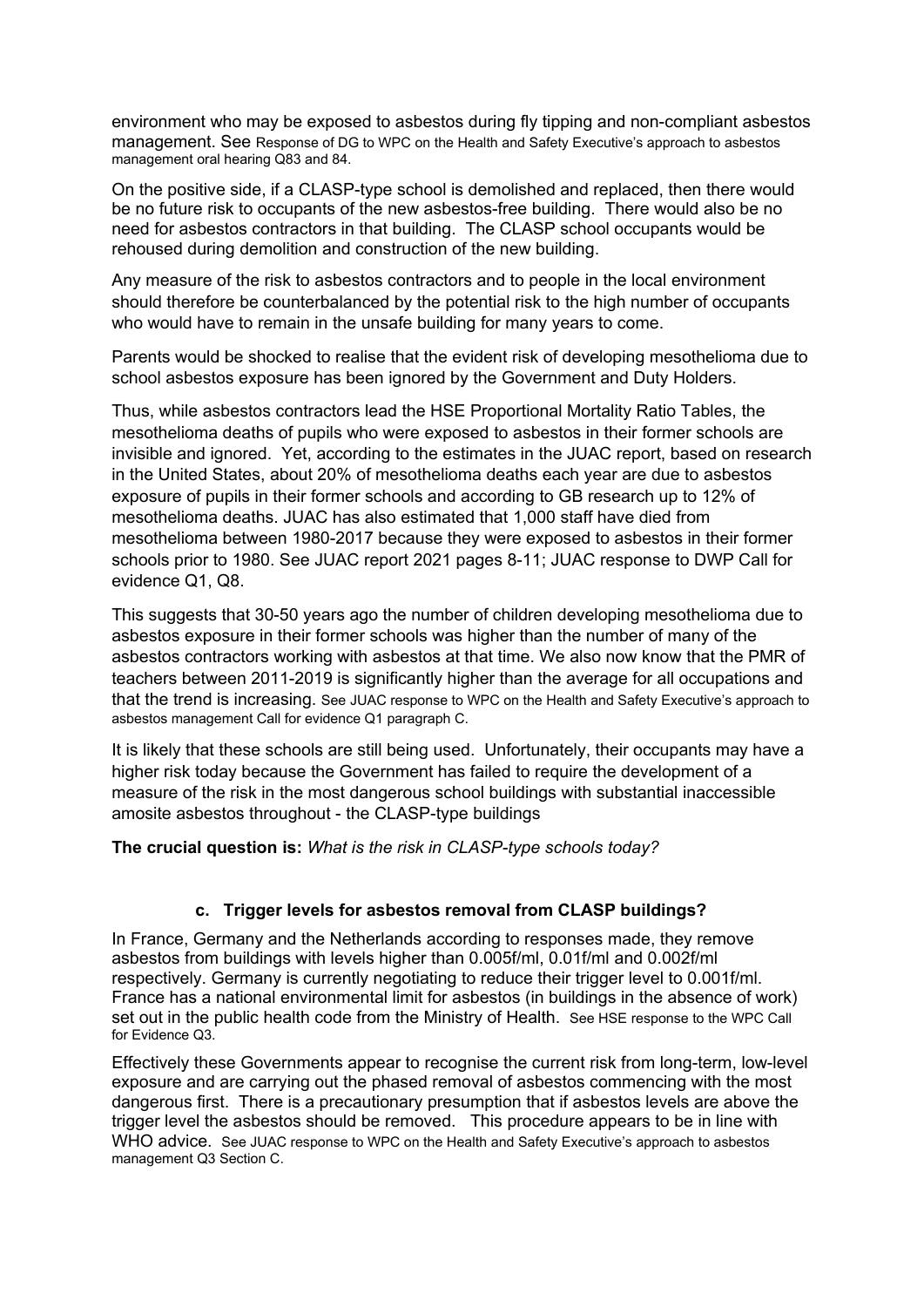The HSE maintains that monitoring for asbestos fibres in air is a lagging indicator – something has failed leading to exposure before action is taken. It argues GB has a more proactive ongoing response. **However, while the HSE argues that visible inspection of accessible asbestos is proactive**, the failure of the Government to require Environmental asbestos regulations for buildings means that the risk from inaccessible asbestos is not known and so occupants are potentially exposed unknowingly to very high asbestos levels. See JUAC response to WPC call for evidence Q6 Section A. Clearly **the management of asbestos in CLASP-type schools with substantial inaccessible asbestos is not proactive.**

If CLASP-type schools were located in France, Germany and the Netherlands, presumably many may have already been demolished and replaced.

The HSE recommends that where damage is suspected, no simulated disturbance should take place. Yet Duty Holders of system buildings have no means of knowing whether inaccessible asbestos is damaged and occupants are potentially disturbing damaged inaccessible asbestos every school day.

**The HSL investigation of asbestos levels in 20 CLASP schools in 2007 was able to measure asbestos levels down to 0.001f/ml during normal occupation. So, the UK Government could also decide on procedures and methods that effectively inform a GB asbestos removal trigger level appropriate for CLASP-type school buildings** 

The next section outlines the evidence which suggests that the measure of asbestos levels during everyday school activities could form the basis of a suitable cumulative asbestos exposure in CLASP-type buildings.

#### **d. Asbestos level measurement in CLASP schools today**

Various methods may be used to detect asbestos exposure in schools today. They include measurement of airborne asbestos levels, swabbing of surfaces, the wearing of passive air samplers and more recent measures of asbestos using new technologies.

**Asbestos lung burdens** are not included in the above list because they do not enable Duty Holders to identify the individual schools where asbestos exposure is deemed to be unsafe. They clearly have value for epidemiology but not for proactive asbestos management at the individual school level. Meaningful extrapolation from the findings for 18 asbestos lung burdens in young people attending London hospitals to the 9 million pupils in 24,000 schools in England today is clearly not a feasible way of identifying the current risk in individual schools.

A key problem is that the Government has not required the development of Environmental Asbestos regulations that govern the risk from long term exposure in buildings with substantial asbestos throughout such as CLASP-type schools. See JUAC response to WPC on the Health and Safety Executive's approach to asbestos management Call for evidence Q3 and Q6 section A.

**Asbestos measurements during everyday activities**: The HSE has outlined research which shows that disturbed airborne asbestos fibres decrease by 50% after 10 minutes and by 90% after 60 minutes. They conclude that *'Consequently, there is little value in undertaking ambient air monitoring in buildings, unless it is combined with appropriate simulated dust disturbance activities.'* See HSE response to WPC on the Health and Safety Executive's approach to asbestos management Call for evidence Q3.

The HSL findings (See HSL/2007/22) on asbestos levels in remediated CLASP buildings suggest that normal school activities are actually continually disturbing asbestos. This is because they found asbestos levels were much higher during normal school activities than during minimal activities in the area. However, it is not known about the potential number of non-asbestos fibres like paper during normal occupation measurements and whether they were more or less likely to remain airborne than the asbestos fibres.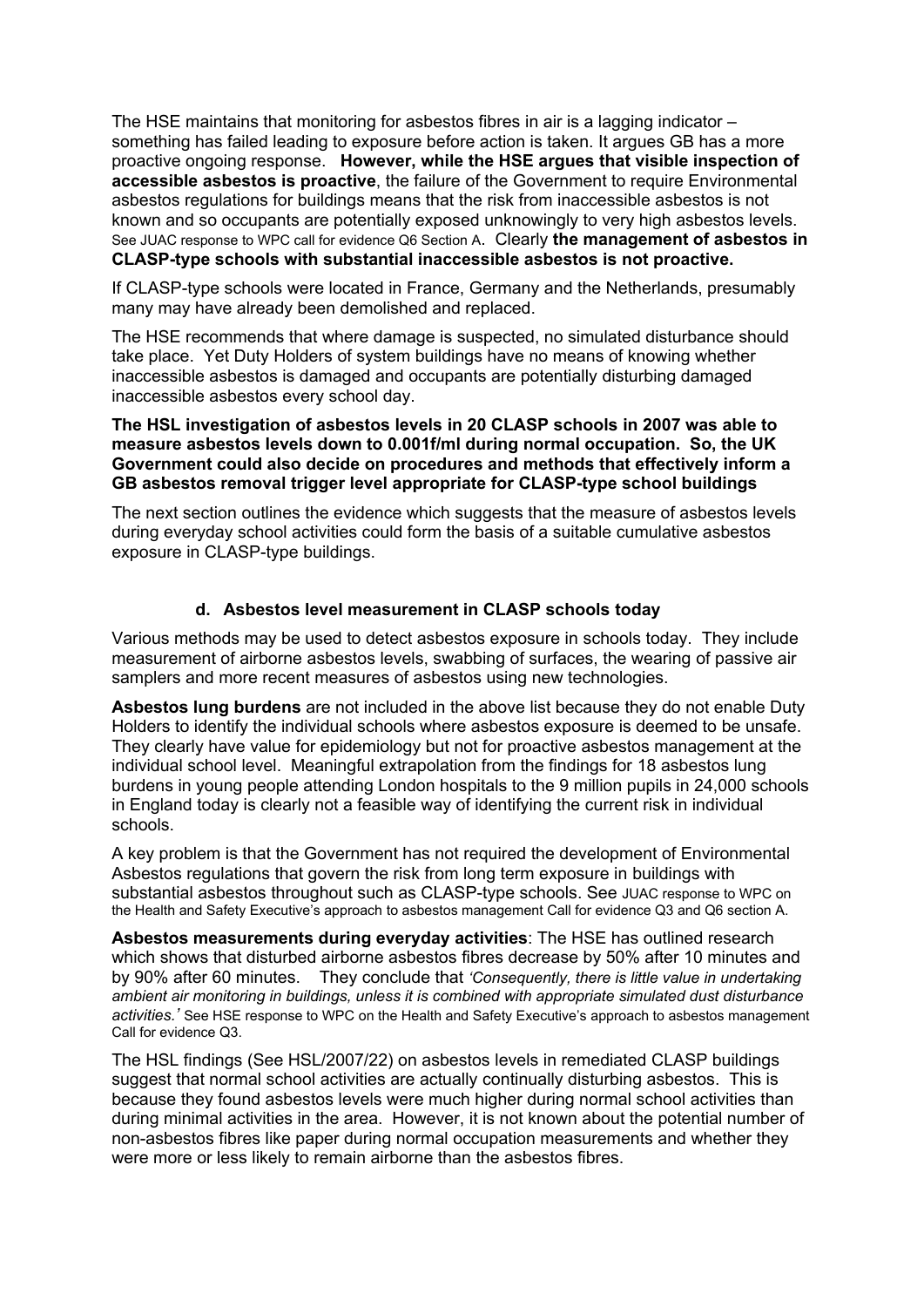Simulation of everyday column disturbance in enclosures would prevent contamination by fibres other than asbestos but be higher than the actual level in a classroom because the asbestos could not disperse. On the other hand, those measurements would not include the potential contribution by other sources of asbestos exposure. See JUAC report 2021 Table 8 p.36. Consultation with staff / unions on typical class room disturbance would be crucial.

**The evidence outlined above (see HSL 2007 22) suggest that, if asbestos and other fibre sources behave similarly during normal classroom disturbance then it may be possible to measure airborne asbestos levels during the normal school day. However, if not the potential level of exposure could be measured during simulated asbestos disturbance within enclosures.**

**Cost of measuring risk from inaccessible asbestos:** The measurement of asbestos fibres in all parts of over 6,000 CLASP-type schools would be costly for Duty Holders and schools. Have cheaper preliminary options been considered to ascertain if inaccessible asbestos was passing into occupied areas and settling on exposed surfaces?

For example: Could passive air monitors or the swabbing of surfaces for asbestos fibres - in consultation with an asbestos consultant help identify those CLASP schools / school areas where further action like airborne asbestos monitoring was required? This would need to be carried out in consultation with asbestos contractors, Duty Holders, staff and their unions regarding the potential disturbance in each area during everyday activities.

# **SUMMARY**

- 1. The recent JUAC investigation of 60 CLASP schools found a widespread failure to comply with the asbestos regulations and minimise asbestos exposure. The evidence suggested inadequate government funding had led to Duty Holders cutting asbestos management costs. This meant unsafe asbestos was not being identified and asbestos exposure was not minimised. Evidence also indicated that pressure had been exerted on the regulator for less effective risk assessments and CLASP school remediation methods. This pressure has ensured that asbestos removal and associated costs were minimised and the main cost of mesothelioma fell on the victim.
- 2. The asbestos regulations do not provide a measure of the risk of building occupants developing mesothelioma in future and the HSE remit does not include environmental exposure in buildings.
- 3. JUAC has estimated using HSL 2007 data that the risk of teachers developing mesothelioma in CLASP schools ranges from an average of Medium in remediated schools to High in unremediated schools.
- 4. The HSL 2007 findings indicate that asbestos can be measured down to 0.001f/ml and that asbestos appears to be continually disturbed during normal CLASP school occupation, presumably because of the high level of activity in crowded classrooms. This suggests that the Government could require a 'trigger level' to inform decisions about unsafe asbestos removal and asbestos riddled building replacement in CLASP-type buildings. Some of the pros and cons of tests that simulate everyday activity and tests during normal occupation were considered.
- 5. Asbestos exposure needs to be tested in all areas of all CLASP schools. Airborne asbestos tests are expensive. Asbestos swabbing and passive samplers may be helpful in sorting out - with asbestos contractor support and Government guidance and regulations\* - which schools do have an asbestos exposure problem and need to carry out airborne asbestos.
- 6. \*The Government, as a matter of urgency, needs to develop:
	- a. Environmental asbestos management regulations and guidance for Duty Holders and occupiers (children and adults) of buildings with substantial asbestos throughout
	- b. A long-term strategy for the funding of unsafe asbestos removal and the demolition and replacement of CLASP-type buildings that cannot be made safe.
- 7. Further Government inaction would be a death sentence for future occupants, particularly children.